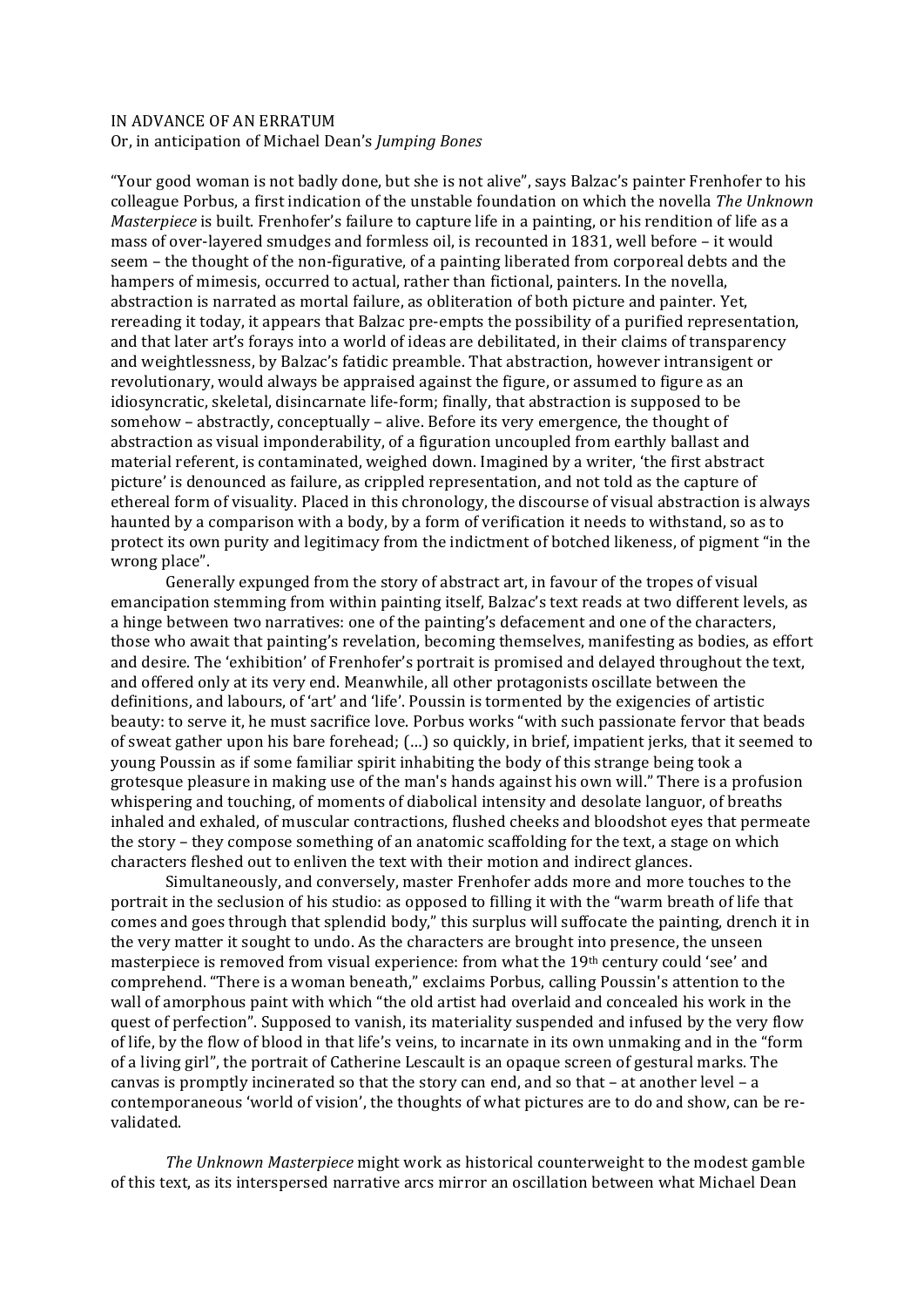might be said to represent or to abstract in his work, between what he seems to say and to pass over in silence. His work might be the slow-motion writing of a dictionary, whose A is a threshold of enunciation and whose Z is the intimation of embodiment. In between, it weaves a grammar and a syntax for quasi-presence and almost-text, for all the symmetries that could hold them in relation of reciprocity and in mutual resonance. Suffused with text, with a programmatically reduced lexicon and a flurry of permutations between the subjects and predicates of exhibitions, interpreted in its own words and syncopated scripts, Michael Dean's work has a singular resistance to the jargon of art criticism: it seems to require new terms, as synonyms and antonyms for its own, it seems to be - or to fill in with concrete and movement the 'want of a better word'. This conventional prolepsis  $-$  'for want of a better word'  $$ demarcates here a space of possible relations between works and viewers, somewhat indifferent to the critical formulations that would elucidate their nature. A 'want' I will try and circumvent by detours and approximations, navigating the ways in which the work settles for neither form nor text as mode of address, and is not *about* something - or not about something other than its own existence, about the spatial joints and affective ligaments that undergird a moment of encounter. 

Balzac, my intercessor, seems to help when writing about work that pries at the seams between the 'unknown' (a secret that might be divulged) and the 'unsayable' (the ways in which that secret might be shared and remain secret). The anticipation and destruction of Catherine Lescault's portrait mirrors the inadequacy of a text that precedes the existence of the exhibition, but that it wills into language. Trying to say as much as can be said in advance of the formation of the exhibition might very well produce a text that does not correspond to the experience of pacing the exhibition, once it has gestated in the mind of its maker and in the space, once it has 'opened'. So this text might be a foreword to a drastic revision, to an extended erratum looking for other ways to calibrate figures of speech, sight and touch, so that words and images appear to be synchronized: unfolding at the same speed, via the same stations and moments of intensity.

Between textual and visual abstractions and invocations, Michael Dean radicalizes the disjunction between words and pictures, to the same extent that it dresses up their accord – the possibility that they would function in tandem, transparently respond to and echo one another as a horizon of interpretation. A double move by which his anatomical glyphs appear as the petrified residues of language – the physical foundations on which names rest, a moment at the origination of language where things were called what they were – and by which visual forms outline a site of enunciation, a place where something could be said to and about them. Doubly engaged, this distinction - which is art history's disciplinary legitimacy, its mission to word pictures into their right place - is muddied. The work is an alphabet that mixes gestures, sounds and shapes, that mistakes one for the other, as if the truth of each could only be apprehended as the other's correlate, as if they stemmed from a common root, as if only together they could form a sentence. Balzac again, this time from *Louis Lambert*:

"What a fine book might be written of the life and adventures of a word! It has, of course, received various stamps from the occasions on which it has served its purpose; it has conveyed different ideas in different places; but is it not still grander to think of it under the three aspects of soul, body, and motion? (...) In the word *True* do we not discern a certain imaginary rectitude? Does not the compact brevity of its sound suggest a vague image of chaste nudity and the simplicity of Truth in all things? The syllable seems to me singularly crisp and fresh. But is it not so with every root word? They are all stamped with a living power that comes from the soul, and which they restore to the soul through the mysterious and wonderful action and reaction between thought and speech. Might we not speak of it as a lover drawing from the lips of his mistress as much love as he presses into them?"

In this idiosyncratic archaeology of thought, words carve sense out of matter, only for their material, sensuous remainder to return and infest thinking, when words are voiced. I think there is a trace of another, complementary archaeology in Michael Dean's work: the intimation of a wholeness before the divide between 'us' and 'non-us' – just before the turning away from what we are not, so that we can begin to become who we are. But, just as well, this might be a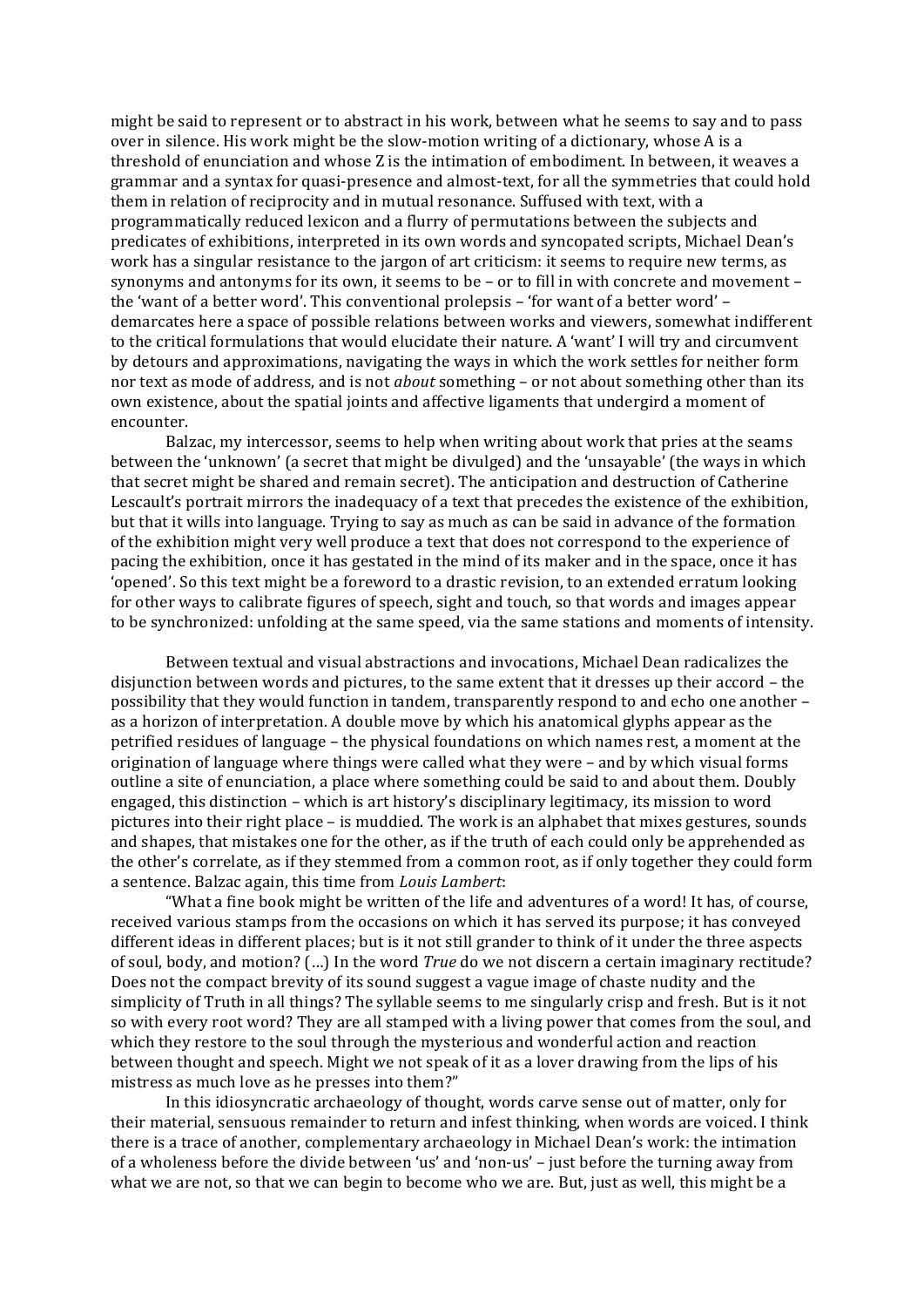step forward, after and beyond our electronically-enhanced, false sense of manageability, the duplicitous interfaces we employ to interact with the world, the prosthetic extension of our senses. The imagination of all screens being simultaneously switched off, with the differences or contrasts their glow illuminated suddenly ungraspable, to be groped in dark silence.

Regardless of its direction, this step is taken across a loss. Archaic, futurological, or presenced in the immediacy of experience, it interrupts history – history in the sense of a progressive organization of matter and thought, a process in which mental faculties are imprinted into languid matter, disembody matter to extract its intelligibility, carve into its body a breach where there can metaphysics and economic exchange, tragedy and football games. The step muddles laws and categories, as it makes visible the obstacles in imagining our pre- and our post-, how the epithets of 'the modern' were gained or extracted, how distinctions might be lost, buried back into matter. How there might be an inception of and an end to the process of untangling symbols and wax tablets, aspirations and post-technological goo, animal fat and scribbles on the metal bodies of disused machines, a wooden implement of unknown ritual or practical purpose and a surgical graft, etched rocks and the movements of a self, a world before us and one after us, a world without us and us without a world.

In procession, anatomical fragments seek something to grasp, something against which they could exert their inertial strength, something they could adhere to  $-$  either what was the larger entity they were uncoupled from, or a fold in space with which their delicately vascularised texture could interlock: their spatial negative. The artist book that accompanies the exhibition, *NOW LEAVES*, modulates, in different syntactic configurations, its ambiguous "leaves", its vegetal or motile senses, rendered in a typography where each letter is a coiling, folding tongue  $-$  the convulsions by which the organ filters air and proffers speech, as well as complicates the correspondences between auctorial self and its public enunciation. An organ without a body both apes the utilitarian clarity of a font type, and demonstrates, in its spasms, it can enact the functions of a whole body, a body whose 'identity' is repeatedly touched and mouthed, palpated by the tongue's twists and turns, defended by its exclamations – voiced in the distended temporality of "now", in the places where "leaves" are and that they might leave. Muscular speech that remembers and commands, ingests and masticates and spits its words as incantations, blasphemies or murmurs. The feel of words in a larynx-less and ear-less communication: the anatomical equivalent of the tropes that writers write out their own selves, that their words will affix themselves to and make palpable a certain reality.

A conjunctive tissue forms between the material stand-ins for the presence of the artist and that of the viewer, between the echoes of they might say to each other. A vocabulary and an aesthetics form around the possibility of an intimate suture, of porous vulnerability, of "my body" in the same place as your body", as Michael Dean notes in the 2009 book *November to November*. Oversize or diminutive, the dissected fragments are totems of and measurement units for a process of recomposition. These are sculptural "film stills", frozen articulations of sets and protagonists, from a fluid texture of reciprocities, of physical and affective symmetries. A stage is set for an artistic reconstruction of intimacy - a crucial notion for the work, and maybe the engine of its politics. While its poetics is that intimacy is not a precise exchange of signs or ideas – an encounter between identities looking each other in the eyes –, but reduced to the bare bones of exchangeability and then ramified into all the forms in which those bones can be joined.

If the work can be said to have a 'protocol', this might be a wordless agreement between artist and visitor, the sharing of a fragility - intimacy says "Break me not" -, where object-words and word-objects sketch a biography of togetherness. Defining intimacy is inspecting its withdrawal, the many ways in which it wishes to be left alone by definitions and the legalities, its ploys of resistance and retreat from probing eyes. Intimacy is its own society, traversed and held by faint echoes of all the forms in which a society props itself up. Intimacy, as shared loss of scale, chronology and identitary confines, is farthest removed from the reach of "the law". With its own co-existence, shared-ness as norm, it is a law-less jurisdiction. In it, rather than held in separation and abeyance, identities accumulate: what they have and what they do not is